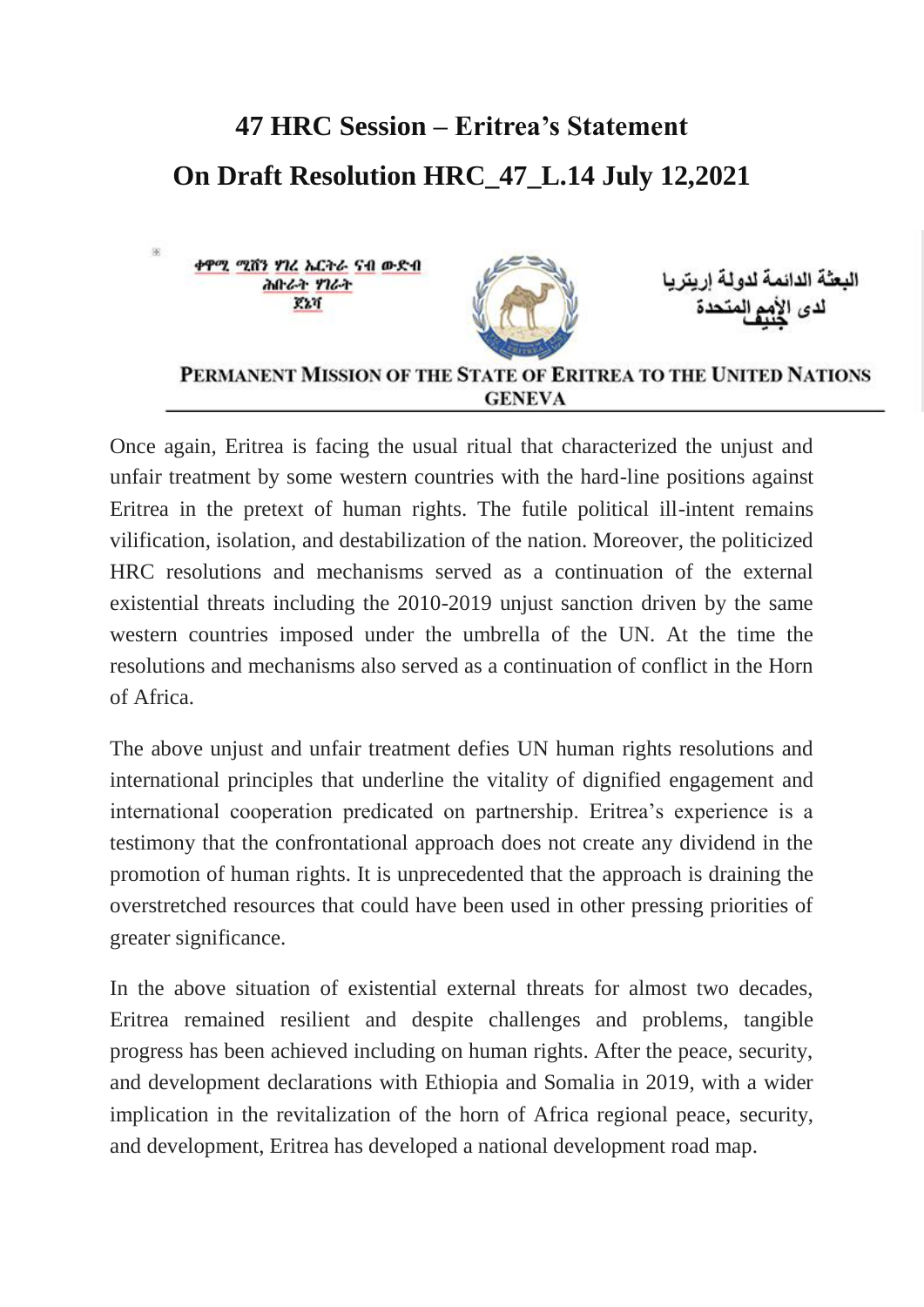Despite the COVID pandemic situation and the renewed futile efforts of hostile dominant forces with unwarranted geopolitical agendas and interests to abort the newly emerging regional dynamics in the Horn of Africa, including in the pretext of the Tigray crisis, Eritrea's development effort in some productive sectors and critical areas of comparative advantages is going on and the effect of the pandemic is being controlled. The crisis was instigated by the premeditated attacks of the defunct TPLF clique for regime change agenda in Ethiopia and invade Eritrea, to make a regime change and occupy sovereign Eritrean territories. It is incumbent upon the HRC to rectify its view on the crisis and stop its allegations on Eritrea.

## Madam President

In essence, the draft resolution is based on the unacceptable and unproductive as well as already rejected Special Rapporteur report presented in the present session. Eritrea rejects the resolution aiming extension the mandate for a further one year and will not cooperate with the Special Rapporteur for the following reasons:-

- 1. violates the principles of sovereignty and disregards Eritrea's national context, needs, and human betterment ideals
- 2. attempts to portray an unwarranted systemic human rights failure negating Eritrea's ground reality and the attendant tangible progress as well as challenges
- 3. relies on the unacceptable human rights benchmarks that undermine Eritrea's national context, ownership, priorities, and human betterment ideas and has not created any dividend in the last ten years and will not in the future.
- 4. is full of presumptuous qualifications and relies on unverified claims from dubious sources and others who have a long history of advocating for "regime change"
- 5. There is no consent of Eritrea on the mandate

Nevertheless, the effort to mainstream human rights in national development is being strengthened and expanded. In this regard, Eritrea is committed to expand